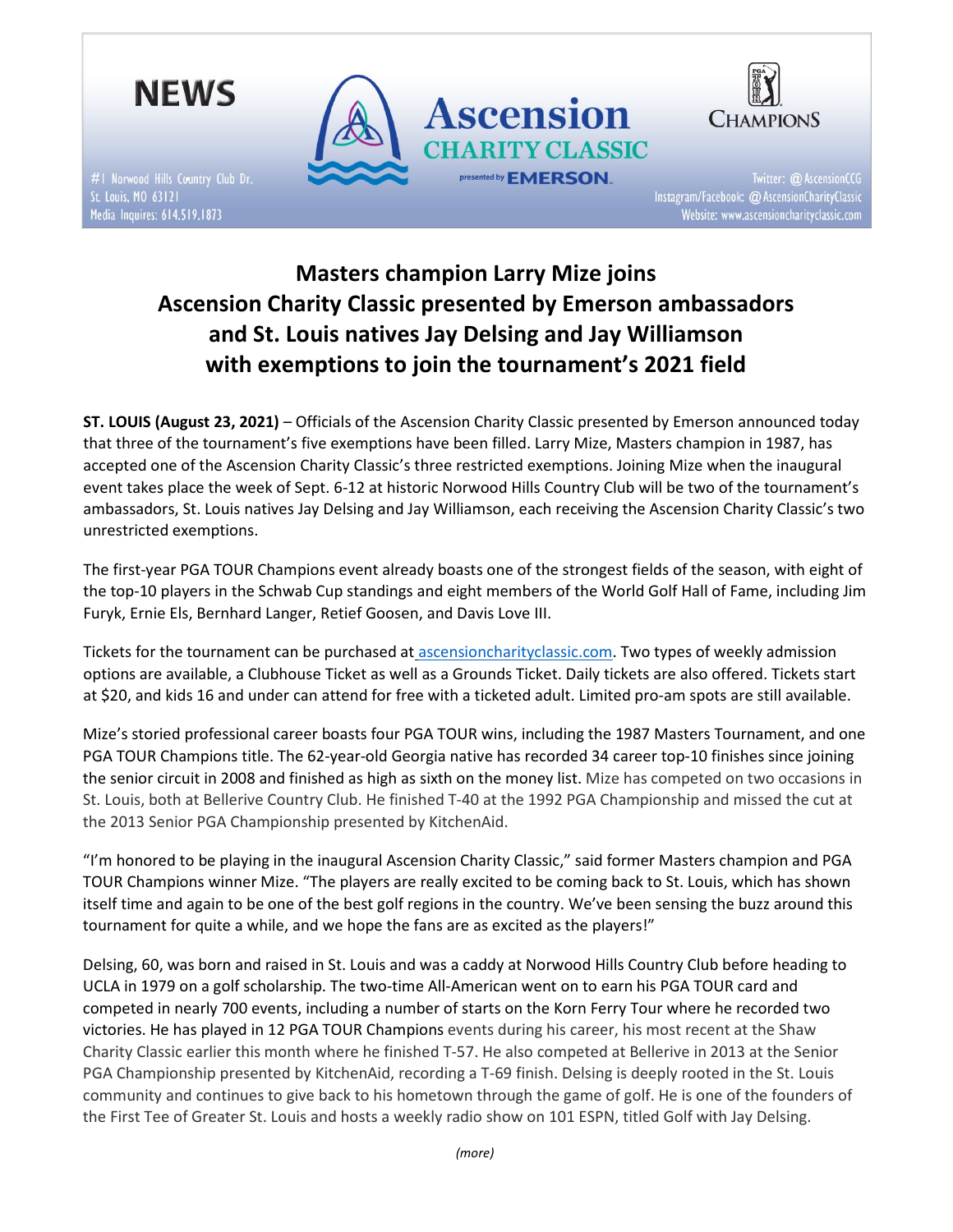"It's the thrill of a lifetime to be playing a 'home game' at Norwood Hills," said Delsing, who made nearly 700 starts on the PGA TOUR and is a member at Norwood Hills. "Having started my golfing career as a caddy at Norwood, to playing a PGA TOUR Champions event there, I can't even put into words how much this means to me. And to think that it's all to benefit local charities that are doing so much good for so many makes it even more special."

Williamson attended Johns Burroughs High School in St. Louis where he played baseball and hockey. He left his home state for Trinity College in Hartford, Connecticut but did not start playing competitive golf until he graduated. He turned pro in 1990 and has since played in more than 400 professional tournaments across the PGA TOUR, PGA TOUR Champions, and Korn Ferry Tour. His resumé includes 18 top-10 finishes on the PGA TOUR, with two runner-up results, and one Korn Ferry Tour title. The 54-year-old counts the recent Shaw Charity Classic—where his finished T50—among his five PGA TOUR Champions career starts.

"I think our St. Louis fans are in for a treat—they're going to see some of the best golfers in the world take on a stiff but fair test of golf," said Williamson, who competed two weeks ago at the PGA TOUR Champion's Shaw Charity Classic in Canada. "I can't wait to play in front of our hometown fans and introduce the world of golf to Norwood Hills. It's going to be a special week."

The Ascension Charity Classic presented by Emerson will be one of the premier Regular Season events on the PGA TOUR Champions in 2021, which will give way to the Charles Schwab Cup Playoffs—a season-ending, threetournament series used to determine the TOUR's season-long champion. Due to the circumstances related to the COVID-19 pandemic, PGA TOUR Champions has combined its tournaments in 2020 and 2021 to form one season, and the next Charles Schwab Cup champion will be crowned Nov. 11-14, 2021, at the Charles Schwab Cup Championship at Phoenix Country Club.

All three rounds of the Ascension Charity Classic presented by Emerson will be broadcast on Golf Channel. Internationally, telecasts air in more than 170 countries and territories, reaching at least 340 million potential households, and distributed in 15+ markets via GOLFTV.

For more information about the Ascension Charity Classic presented by Emerson, including ticket, pro-am and hospitality availability, visit the Ascension Charity Classic website at ascensioncharityclassic.com. For the latest news and updates on social media, follow the tournament on Twitter at @ascensionccg, on Facebook at facebook.com/ascensioncharityclassic and Instagram at @ascensioncharityclassic.

## About Ascension Charity Classic presented by Emerson

The Ascension Charity Classic presented by Emerson is an official event on the PGA TOUR Champions operated by Tournaments for Charity, a 501 (c) 3 non-profit entity. This 54-hole stroke play golf tournament features 81 PGA TOUR Champions professionals competing for a \$2 million purse at historic Norwood Hills Country Club in St. Louis, Missouri. The event is designed to showcase the best golf on the PGA TOUR Champions for the enjoyment of spectators and to benefit local charities in the North St. Louis County area and beyond. All three official rounds will be internationally televised on the Golf Channel. For more information, visit ascensioncharityclassic.com.